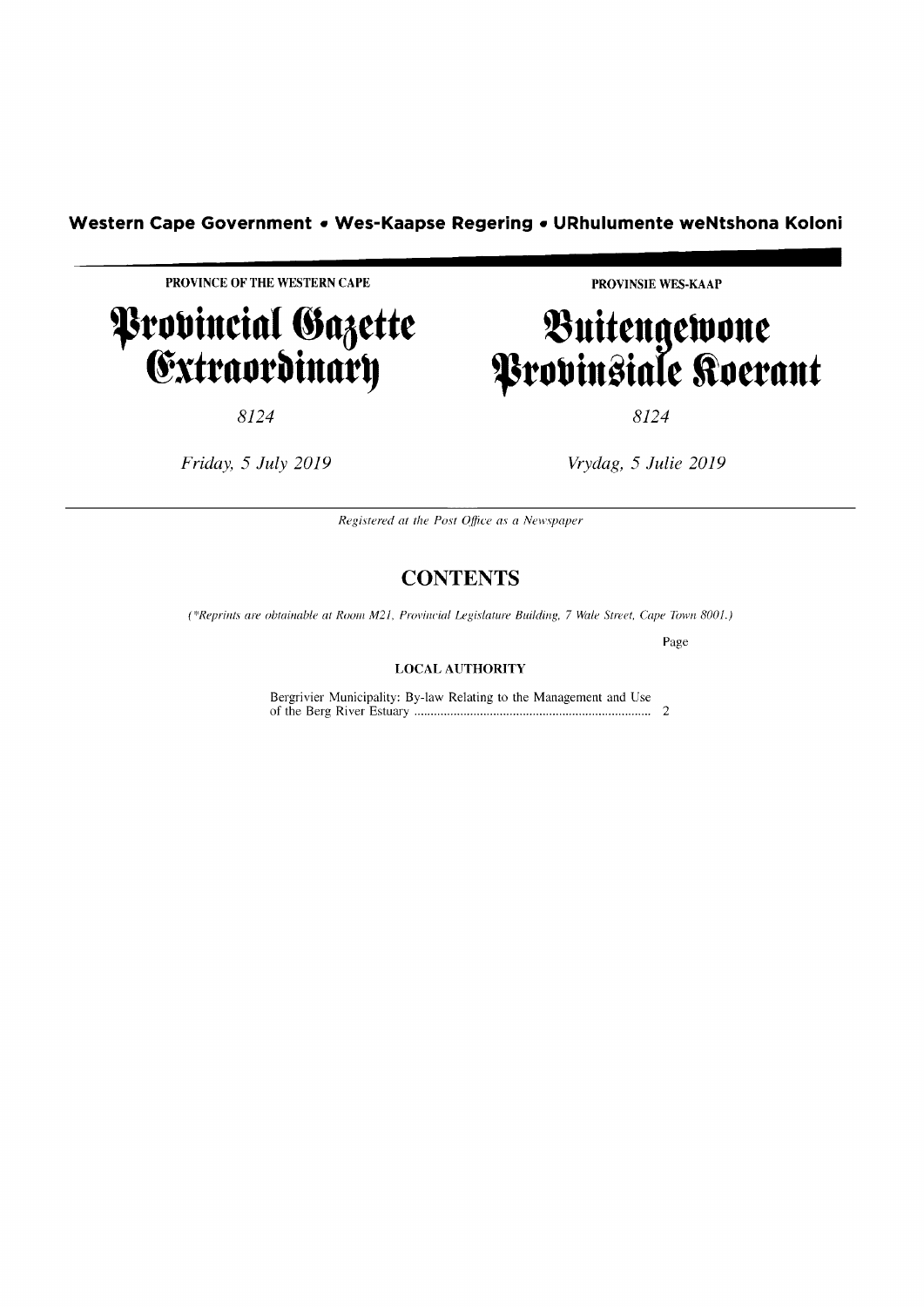#### **BERGRIVIER MUNICIPALITY BY-LAW RELATING TO THE MANAGEMENT AND USE OF THE BERG RIVER ESTUARY**

Under the provisions of section 156 of the Constitution of the Republic of South Africa, 1996, the Bergrivier Municipality enacts as follows:-

#### **Table of contents**

- 1. Definitions
- 2. Purpose of by-law and application
- 3. Use of designated management zones

#### CHAPTER 1: LICENSING OF BOATS

- 4. Licensing of boats
- 5. Automatic lapsing and cancellation of licenses

CHAPTER 2: MANAGEMENT AND USE OF BOATS ON THE RIVER

- 6. Rules regarding the management and use of boats on the river
- 7. Duties of a skipper
- 8. Prohibited conduct
- 9. Equipment required on board a boat or vessel
- 10. Rules for water skiing where permitted

CHAPTER 3: POLLUTION PREVENTION

II. Preventing pollution of the river

CHAPTER 4: FIXING OF TARIFFS

12. Fixing of tariffs

CHAPTER 5: POWERS OF AUTHORISED OFFICERS

- 13. Powers of authorised officers
- 14. Removal of boats from the river

#### CHAPTER 6: GENERAL PROVISIONS

- 15. Delegation of powers
- 16. Exemption from liability
- 17. Exemption from the provisions of this by-law
- 18. Conflict with other by-laws
- 19. Appeal
- 20. Offences
- 21. Short title and commencement

SCHEDULE A - MAP INDICATING DESIGNATED MANAGEMENT ZONES SCHEDULE B- COORDINATES (WGS84) FOR THE BERG RIVER ESTUARY MANAGEMENT ZONES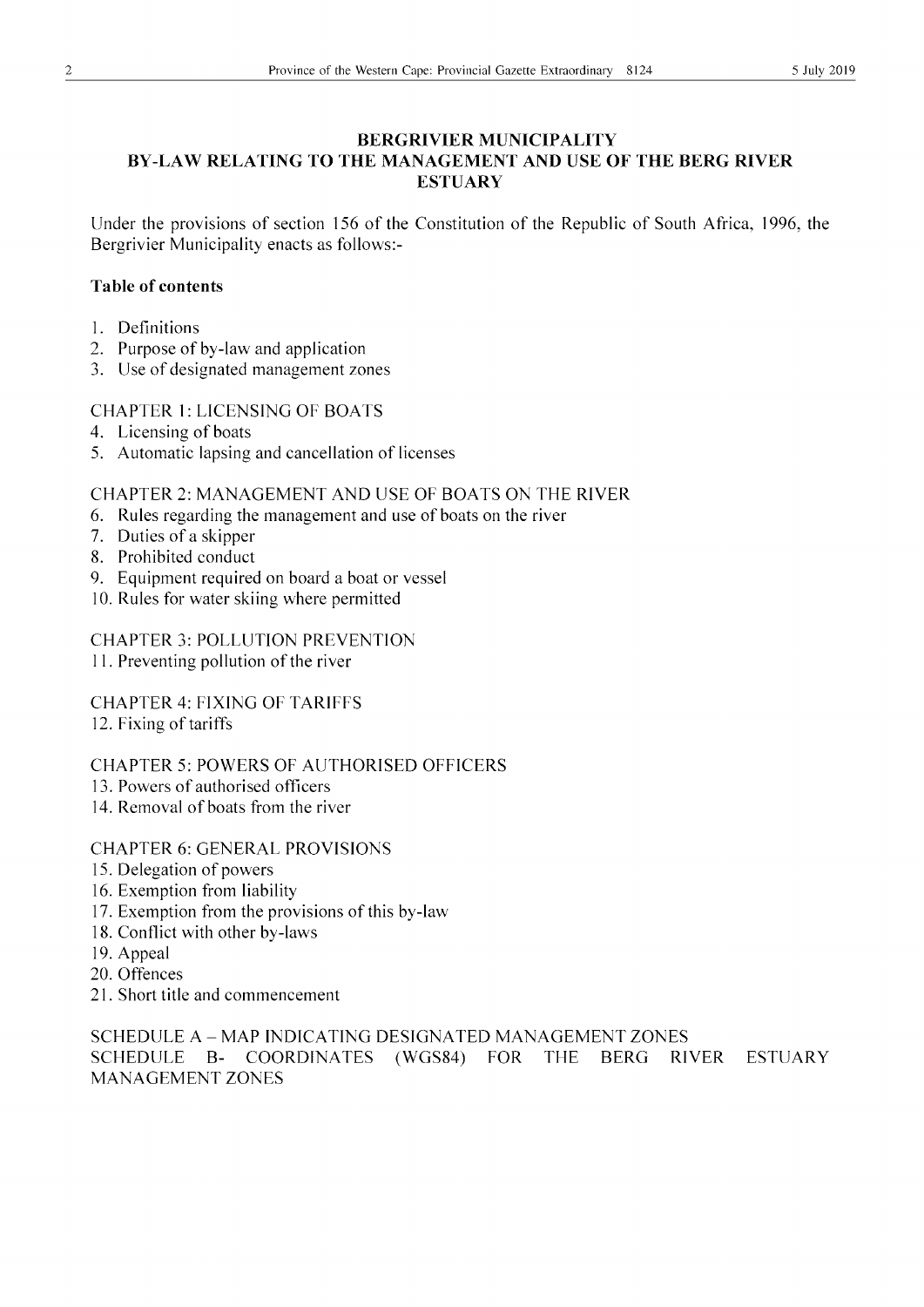#### 1. Definitions

In this by-law, the English text shall prevail in the event of an inconsistency between the different texts and unless inconsistent with the context -

"authorised officer" means a member of the South African Police Services or any person authorised by the municipality to perform the functions of an authorised officer under this by-law and includes-

- (a) an Environmental Management Inspector;
- (b) a Fisheries Control Officer appointed in terms of the Marine Living Resources Act, 1998 (Act 18 of 1998);
- (c) an official of Cape Nature; and
- (d) an official employed by any person or organisation with whom the municipality has entered into an agreement in terms of section 15 of this by-law.

"boat" means any conveyance capable of floating on or in water or designed to navigate on or in water and includes, but is not limited to a sailing boat, sailing board, kite-board, rowing boat, canoe, paddle ski, power boat, jet-driven boat, jet-ski, fishing boat, flat-bottomed boat, ferry, houseboat, pleasure boat, water cycle and raft and "vessel" has a corresponding meaning;

"Bokkomlaan" means the channel of water closest to the Piketberg road and gravel road in Zone D extending from corner of Granaat Road and Bokkomlaan (gravel road) to "Die Slot";

"bow" means the front part of the vessel;

"by-law" means this by- law and any amendments thereto;

"certificate of competence" means a certificate of competence issued to a skipper in terms of regulation  $16(1)$  of the Regulations;

"certificate of fitness" means a certificate issued in respect of a boat or vessel in terms of regulation 24 of the Regulations;

"commercial purposes" means any boat that is used for reward or financial gain;

"corridor" means where a zone has a corridor it is a passage through that zone where vessels may proceed at minimum planing speed purely to transit from one zone to another.

"Die Slot" is where the river narrows directly in front of the Velddrif Yacht Club on the west/east leg, before it turns to the south/north leg in Zone D; Die Slot is a no-wake zone;

"harbour master" means the official responsible for enforcing the legislation applicable to Laaiplek Harbour, in order to ensure the safety of navigation, the security of the harbour and the correct operation of the port facilities;

"houseboat" includes any boat, propelled under its own power, capable of being occupied by one or more persons, which is equipped with accommodation facilities and on which food preparation facilities and ablution facilities have been provided, but excludes a sailing boat and a cabin boat not equipped with ablution or cooking facilities;

"launch site" is an area where a boat may legally be put to water from a trailer including private and municipal launch sites;

"license" means a document issued as proof of permission from the municipality to operate or control a boat on the river;

"municipality" means Bergrivier Municipality established in terms of Section 12 of the Municipal Structures Act, 117 of 1998, and includes any political structure, political office bearer, duly authorised agent or any employee acting in connection with this by-law by virtue of a power vested in the municipality and delegated or sub-delegated to such political structure, political office bearer, agent or employee;

"municipal manager" means the municipal manager appointed by the municipal council in terms of the Municipal Systems Act,  $2000$  (Act 32 of 2000);

"no-wake zone" means an area in the river where the skipper or owner must operate or control a boat at a speed so as not to cause a wake or waves in the water;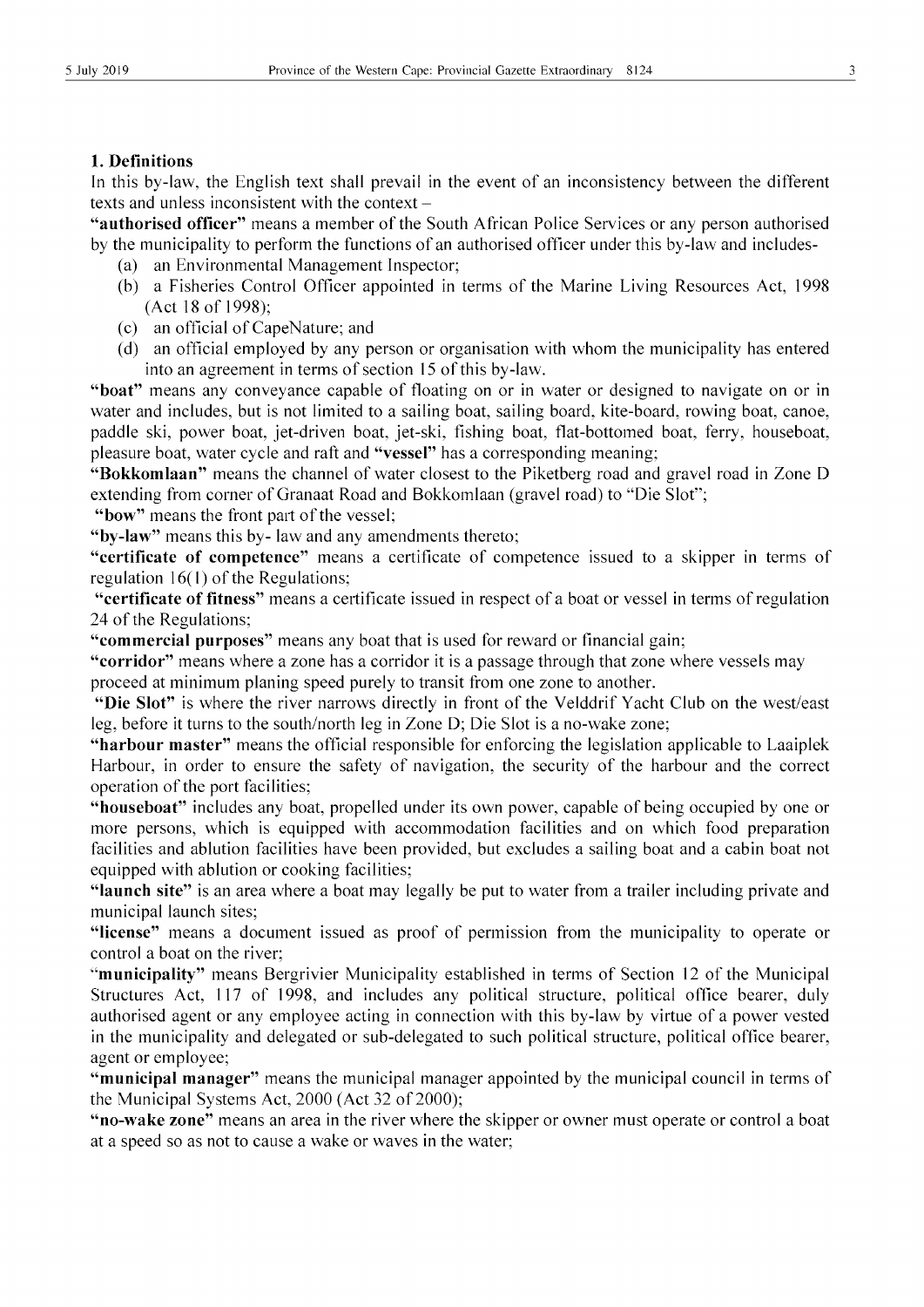"operate" or "control" in relation to a boat means to launch, use, sail, navigate, recover or moor on the river;

"owner" the person indicated as the owner of a boat on the license application submitted to the municipality;

"**permission**" means the written permission of the municipality;

"pleasure boat" means a boat that is used solely for sport and recreation;

"POMA" means the Port Owen Marina Authority;

"port" means the left hand side of the boat as seen from behind;

"power boat" means a boat propelled primarily by mechanical means;

"**prohibited entry area**" means that entry to such area by any person except an authorised official is prohibited;

"rowing boat" means a boat designed to be propelled by means of oars or paddles;

"sailing boat" means any boat which primary means of propulsion is the wind and is capable of being powered by wind under sail;

"scuba diving" means sport diving for spear fishing or recreational diving but excludes maintenance or recovery or emergency diving.

"sewage" means drainage and wastes from toilets, urinals and wc scuppers, from medical premises via wash basins, wash tubs, and scuppers, from animal spaces and other wastes when mixed with drainages already listed and any drainage mixed with any of the wastes already listed.

"skipper" means the person on board operating or controlling a boat;

"starboard" means the right hand side of the boat seen from behind;

"the Regulations" means the Merchant Shipping (National Small Vessel Safety) Regulations, 2007.

"the river" means the Berg Rivier estuary in the area bounded by the line joining the inner breakwater lights at the river mouth and the line joining point (24) situated at 32°56' 23.36"S, 018°26' 06.96"E and point (25) situated at 32°56' 23.49"S, 0 18°26' 37.35"E.

"vessel" includes the meaning of a boat;

"vicinity of the river" includes the properties adjacent to or in the immediate vicinity of the river;

"visible" means visible by somebody with reasonable eyesight;

"water area" means the area between the spring high water mark on both banks of the river and its mouth at any specific time;

"water-skier" or "skier" means a person who is water-skiing; and

"water skiing" includes towing a person or persons on any device behind a boat and the noun has a corresponding meaning;

"zones" means the areas of the river designated by the municipality as management zones as detailed in Annexures A and B.

#### 2. Purpose of by-law and application

- (1) The purpose of the by-law is to give effect to the municipality's constitutional mandate to promote a safe and healthy environment for its residents as envisaged in the following legislation: (a) National Environmental Management Act, 1998 (act 107 of 1998);
	- (b) the Integrated Coastal Management Act,  $2008$  (Act 24 of 2008);
	- (c) The National Estuarine Management Protocol published in Government Gazette No 341 dated 10 May 2013;
	- (d) The Marine Living Resources Act, 1998 (Act No 18 of 1998); and
	- (e) any Estuary Management plan adopted for the Bergrivier Estuary;

and in particular to establish a regulatory framework for the management and use of the Berg Rivier Estuary and control over the use of boats or vessels for sport-, recreation- or commercial purposes on the river.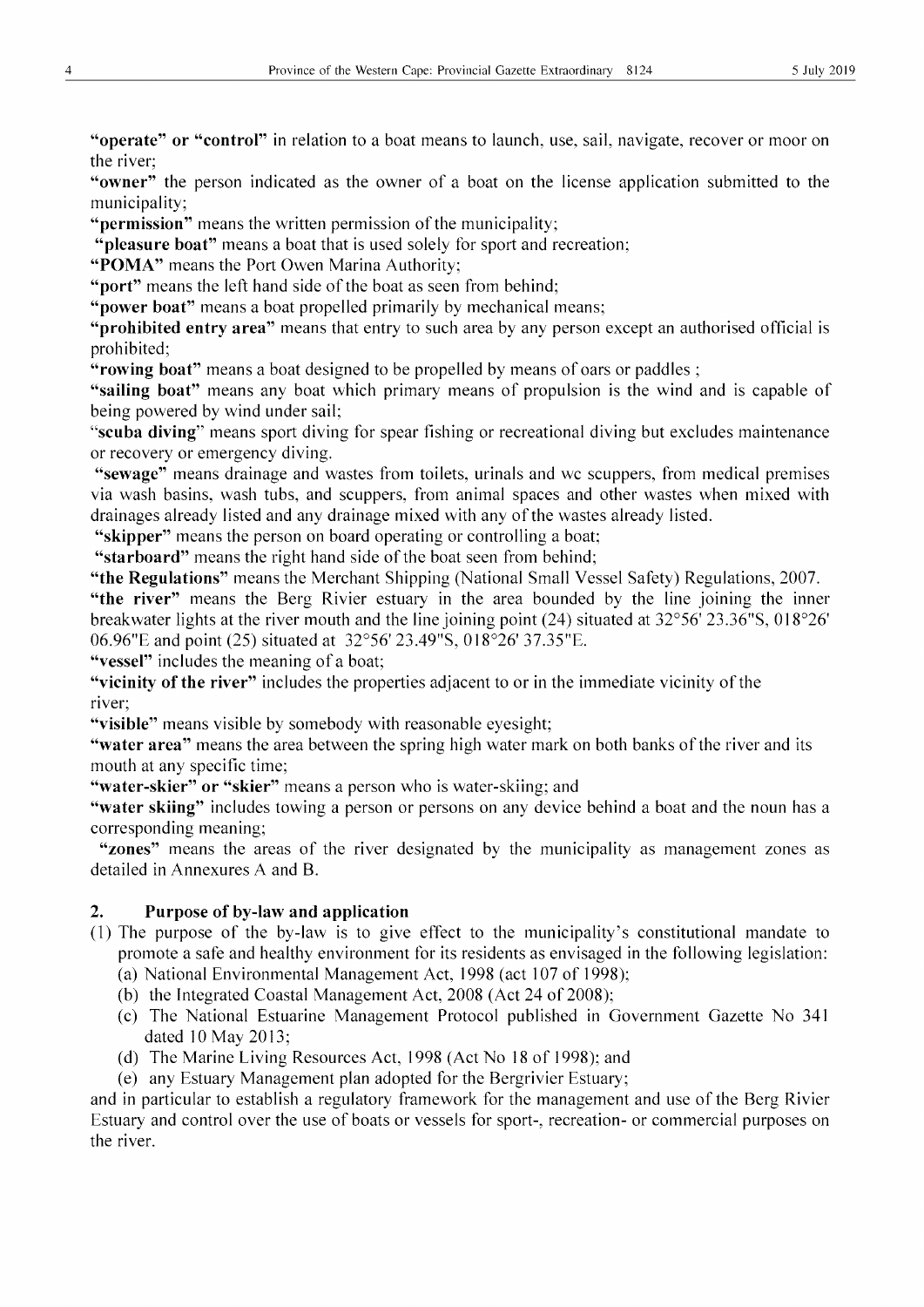- (2) This by-law applies to all recreational activities and boats or vessels used for sport- recreation- or commercial purposes on the river.
- (3) Nothing in this by-law shall exonerate any person from complying with the provisions of the Merchant Shipping (National Small Vessel Safety) Regulations, 2007.
- (4) This by-law does not derogate from any provision of other applicable National or Provincial legislation.

#### 3. Use of the designated management zones

- (1) In order to exercise control over the use of the Berg Rivier Estuary as well as recreational activities and the use of boats or vessels on the river, the municipality has designated the zones below, as indicated on the map Schedule A and the co-ordinates indicated in Schedule B, to be used as follows-
	- (a) Zone A (Old Mouth Lagoon) is a prohibited entry area;
	- (b) Zone B (Fishing Harbour) is a zone where fishing and bait collection is permitted; water skiing is not permitted; scuba diving is only allowed with permission from the harbour master; the corridor in Zone B is the deepest part of the river between the Easterly (Upstream) Port Owen Marina entrance and the river mouth. It may be demarcated by buoys. Going up-river from the river mouth it follows the left river bank to the Port Owen Holding jetty from where it slowly moves across to the right river bank. In the corridor the minimum planing speed is permitted. The area outside the corridor is a no wake zone;
	- (c) Zone C (Carinus Multipurpose Recreation Area) is an area where all forms of water sport, fishing and bait collection are permitted; scuba diving is only allowed with permission from the harbour master;
	- (d) Zone D (Conservation Area that includes Bokkomlaan) is a zone where only sailing, canoeing, board sailing, swimming and fishing is permitted. Specifically prohibited in this area are kite boarding and water skiing as well as access to salt marshes and intertidal mudflats. Scuba diving is only allowed with permission from the harbour master. The corridor in Zone D is generally the center or deepest part of the river between the road bridge and the train bridge. It may be demarcated by buoys. Going up-river from the road bridge it follows the right or southern river bank past the 'De Plaat' mudflats from where it moves across to the left riverbank. In the corridor the minimum planing speed is permitted. The area outside the corridor is a no wake zone.
	- (e) Zone E (De Plaat Conservation Area) is a prohibited entry area;
	- (f) Zone F (Kruispad Area) is an area where all forms of water sport and fishing, except for scuba diving as defined, is permitted. Access to intertidal mudflats, salt marshes, sand banks as well as the adjacent private land without permission is prohibited.
	- (g) Zone G (Kliphoek multipurpose recreation area) is an area where all forms of water sport, fishing and bait collection, except for scuba diving, are permitted;
	- (h) Zone H (Kersefontein/Langrietvlei recreation area) fishing is only allowed with a permit from a registered licensed vessel and if from shore, with permission of the land owner;
	- (i) This Zone is no longer within the Bergrivier Municipality boundary and is therefore excluded from this by-law;
	- U) Zone J (Port Owen Marina) is subject to POMA rules and regulations, as amended by POMA from time to time, which rules and regulations are incorporated into the provisions of this by-law; and
	- (k) Tidal Zones access from all zones to the tidal zone that includes mud flats, salt marshes and sand banks is prohibited;
- (2) No person may act in contravention of the provisions of any of the designated management zones.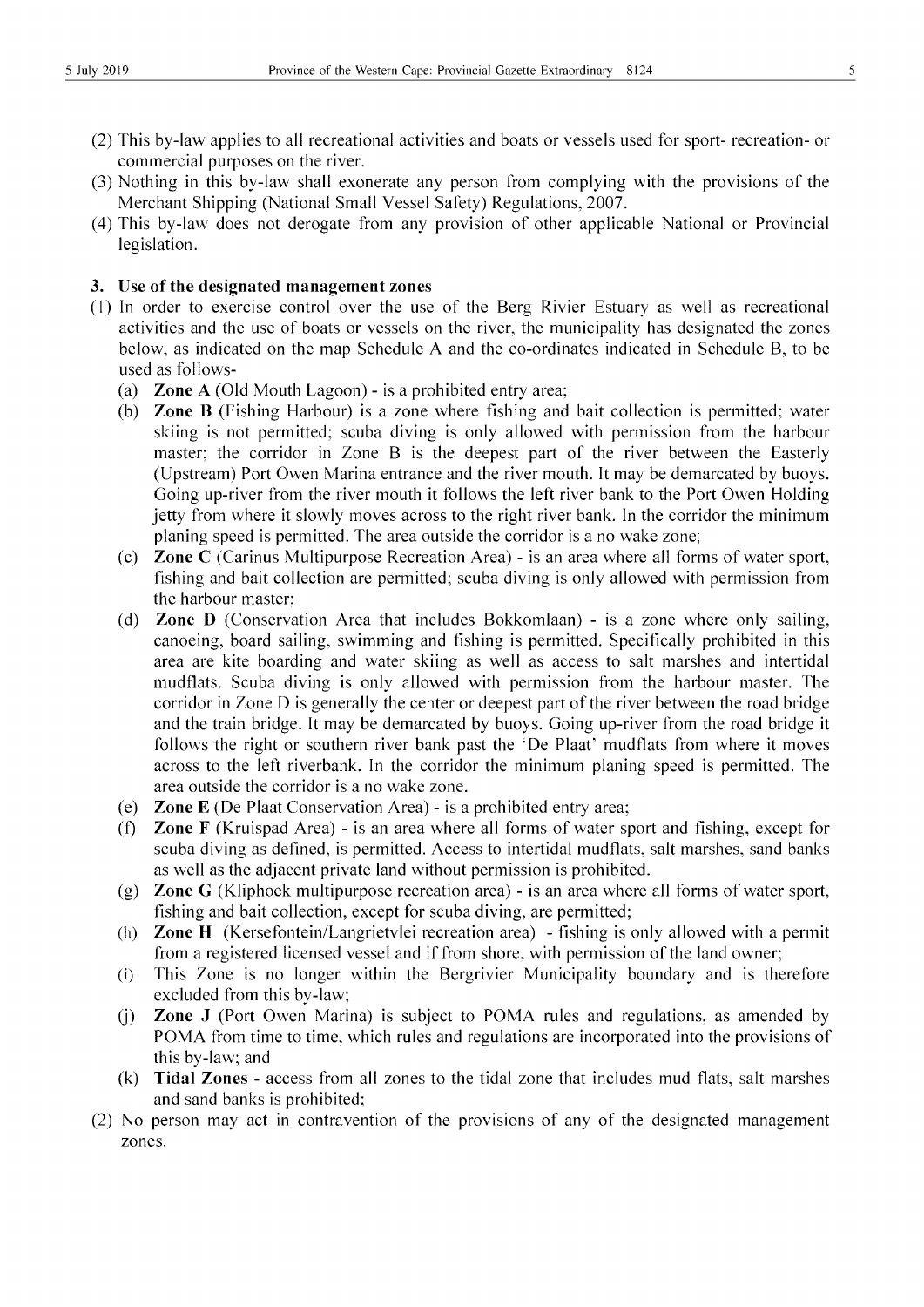#### CHAPTER 1: LICENSING OF BOATS

#### 4. Licensing of boats

- (1) Any person who intends to operate a power boat, houseboat, or sailing boat for whatever purposes, excluding a commercial trawler, on the river, must apply in writing on the prescribed form to the municipality for a license for such a boat.
- (2) A license granted by the municipality is valid for a period of 12 months from date of issue and is renewable on application.
- (3) A license may limit the use of a boat or zone where it is allowed and may distinguish between commercial and private use thereof.
- (4) Any such application must be accompanied by-
	- (a) in the case of a boat to be used for commercial purposes, the original or a certified copy of the valid certificate of fitness showing the applicant as the owner;
	- (b) in the case of a boat used for sport and recreation, the original or a certified copy of the valid certificate of fitness showing the applicant as the owner;
	- (c) a certified copy of the applicant's identity document or a valid driver's license or if the applicant is not a South African citizen, a certified copy of his or her passport;
	- (d) the original or a certified copy of the skipper's certificate of competence; and
	- (e) the fees, as determined by the municipality.
- (5) The municipality may limit the number of licenses per owner.
- (6) Notwithstanding the provisions of sub section (I), a person applying for a license for a houseboat must do so in a manner prescribed by the municipality.
- (7) A license-
	- (a) must specify its date of expiry and the identification number allocated to the boat as detailed on the certificate of fitness; and
	- (b) is not transferable from any person to another or from one boat to another except where an owner of a licensed boat in terms of this by-law transfers the license to another boat belonging to him with the written permission of the municipality.
- (8) The municipality may-
	- (a) approve or refuse an application and may, in approving it, impose conditions as to the manner of operation of or repairs or alterations to such boat;
	- (b) limit the number of boats on the river; and
	- (c) when granting authority in terms of this by-law, set conditions to ensure the safety of the public and the protection of the environment.
- (9) The municipality must-
	- (a) provide reasons in writing in the event of it refusing to license a boat;
	- (b) refuse to approve an application if the operation of the boat will  $-$ 
		- (i) be a source of pollution in a river or the vicinity of the river;
		- $(iii)$  cause a nuisance;
		- (iii) constitute a danger to persons using it, or to the public or any section of the public; or
		- (iv) be inappropriate with the area and nature of the river or may cause damage to the environment.
- (10) The skipper ofa boat must ensure that the license is affixed to the boat in such a manner that it is clearly visible for inspection.

#### 5. Automatic lapsing or cancellation of licenses

- (1) A license shall lapse automatically-
	- (a) on the date of expiry of the license; or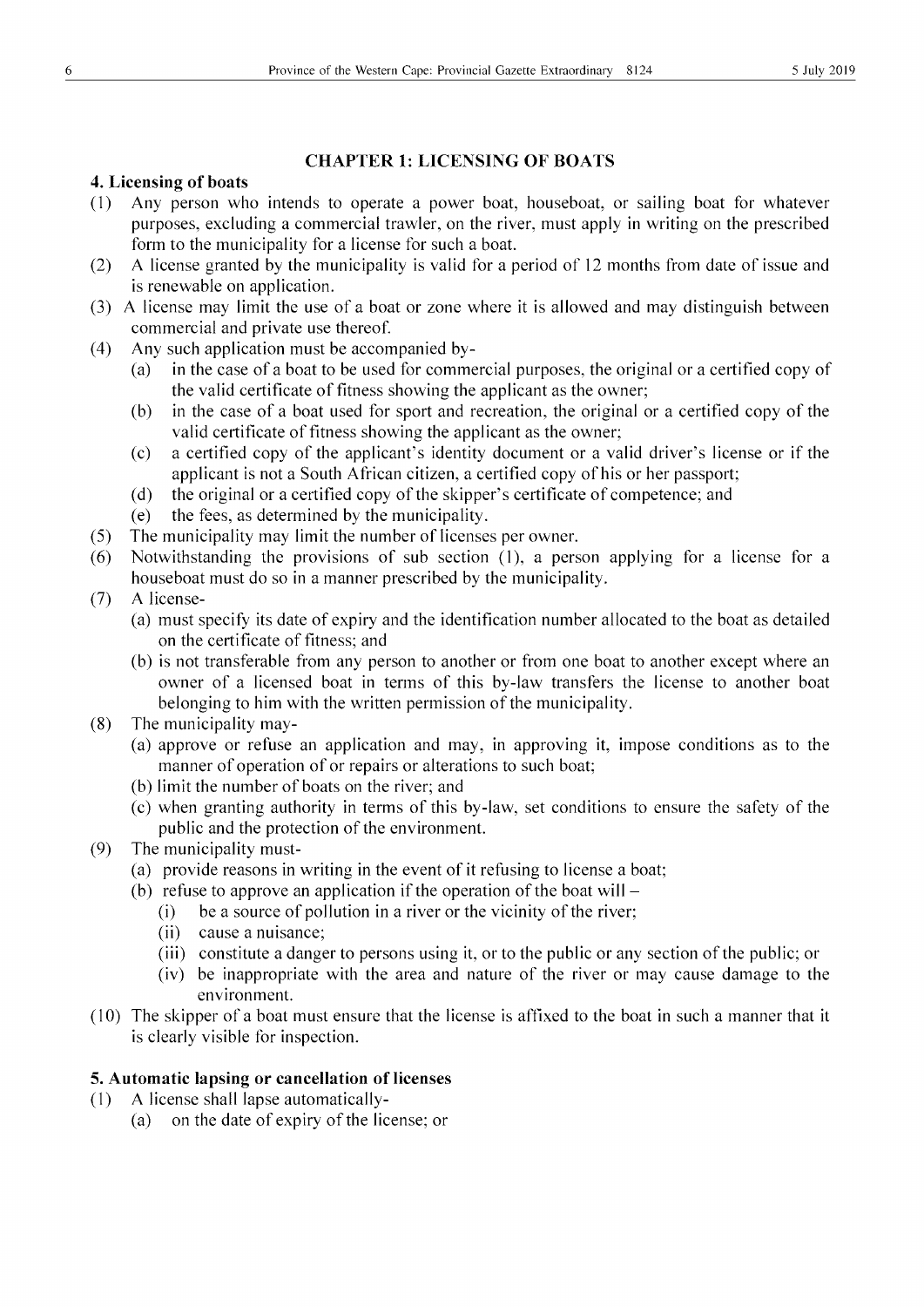- (b) if such boat has been removed by or on the authority of the municipality in terms of section 11(1) on account of pollution caused by the discharge of petrol, oil, sewage or waste in the river.
- (2) If the municipality is of the opinion that a boat no longer qualifies for licensing in terms of this by-law or in terms of any conditions on which the license was issued, the license may be cancelled after reasonable notice to that effect has been given to the owner at the address on the license.
- (3) The municipality may, after reasonable notice to the owner thereof, cancel any license if  $-$ 
	- (a) the boat in respect of which such license was issued is no longer seaworthy, or is a source of pollution in the vicinity of the river, or is operated in a manner which constitutes a nuisance or danger to other boats or vessels or to the public or any section of the public;
	- (b) the boat is transferred, sold or disposed of or if the municipality is satisfied that the owner has ceased to exercise control over the said boat or to supervise it;
	- (c) the owner or the skipper has been convicted of an offence relating to the operation or control of a boat in terms of this by-law; or
	- (d) any information provided in any application form is false or untrue.

#### **CHAPTER 2: MANAGEMENT AND USE OF BOATS ON THE RIVER**

#### **6. Rules regarding the management or use of boats on the river**

- (1) No person shall operate or control a power boat on the river, unless-
	- (a) such boat has been licensed by the municipality;
	- (b) an exemption has been issued for such boat to operate on the river;
	- (c) the boat is skippered in terms of the Regulations; or
	- (d) when a power boat is being operated or controlled by a person under the age of sixteen years, there is onboard the boat, a skipper in possession of a valid certificate of competence supervising the person operating or controlling the boat.
- (2) No owner shall permit a skipper to operate or control a sailing boat of nine meters or more in overall length on the river, unless-
	- (a) the skipper is in possession of a valid certificate of competence; and
	- (b) the boat has issued in its favour a valid certificate of fitness.
- (3) Any person who is not required by this by-law to hold a certificate of competence and who operates or controls a boat on the river, shall be competent to operate and control such boat.
- (4) Where an owner of a boat as contemplated in sections  $6(1)$  and  $6(2)$  of this by-law allows a person who, in the opinion of an authorised officer, is not competent to operate or control such boat safely, he or she may direct the owner to replace that person with someone who is capable of doing so.
- (5) Jet skis will only be permitted in the transition corridor between the Western (Downstream) Port Owen entrance and the sea and may travel at the minimum planning speed in a straight line only. No jet skis or water propelled craft may operate above the Westerly Port Owen entrance unless being used by a law enforcement body, the NSRL or in an emergency.
- (6) No person may operate or control a boat on the river-
	- (a) between the hours of one hour after sunset and one hour before sunrise upstream of Die Slot; notwithstanding this rule, navigation lights shall at all times be on and visible, in low light, misty or dark conditions.
	- (b) in such a manner that it causes damage to the environment.
	- (c) in such a manner that it endangers or is used in an inconsiderate manner that creates a nuisance to any other boat or the occupants thereof or other persons or property or installations in the water or at the water's edge including any boats or vessels moored to any jetty;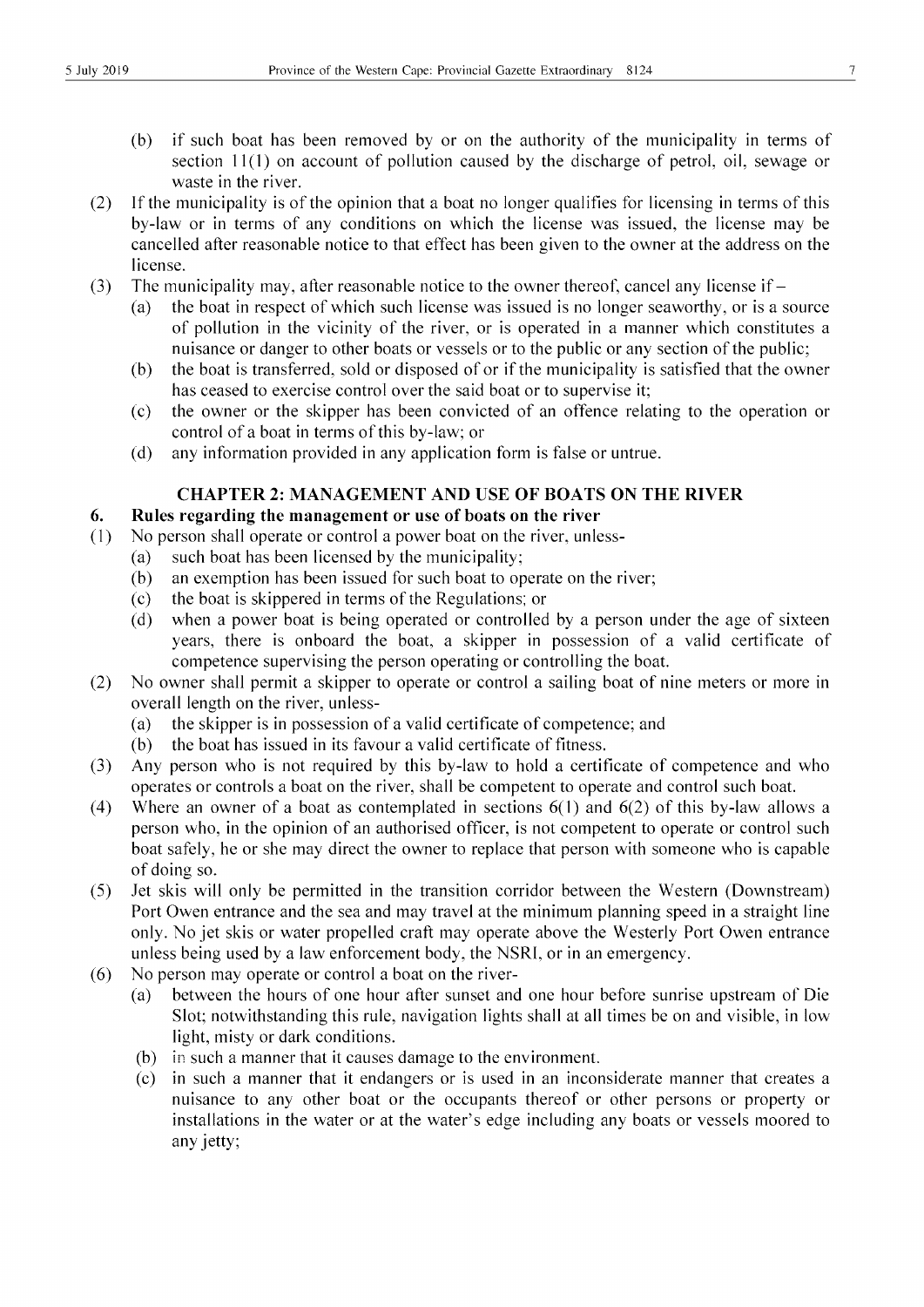- (d) closer than 100 meters in the wake of another boat towing a person, water-skier or a towable aquatic device;
- $(e)$  while under the influence of intoxicating liquor or narcotic drugs;
- (f) in a manner an authorised officer regards:
	- (i) as dangerous to the public or to the occupants of such boat or in a manner calculated to endanger or damage any property or facility, regard being had to all the circumstances of the case;
	- (ii) as reckless or negligent; or
	- (iii) as constituting the using of a boat without consideration to other persons.
- (g) in such a manner that excessively large waves are generated;
- (h) while it is leaking oil, petrol, pollutant or any toxic or noxious substance;
- (i) if the load or number of persons on board exceeds the carrying capacity as stated on the boat or vessel's certificate of fitness. In the absence of such certificate then no more persons that one per whole meter length of boat;
- (j) if the boat is licensed by the municipality as required in terms of this by-law and the license token issued in respect thereof is not permanently displayed in a manner determined by the municipality; or
- (k) in contravention of any provisions of a management zone on the river as determined by the municipality.

#### 7. **Duties of a skipper**

- (1) A skipper of any boat-
	- (a) must ensure that the boat is operated and controlled in compliance with-
		- (i) the provisions concerning the safe operation of vessels on inland waters in the Regulations and the provisions of the Merchant Shipping (Collision and Distress Signals) Regulations, 2005; and
		- (ii) the usage requirements applicable to the zone in which the boat is being operated;
	- (b) must ensure that he or she can at all times exercise full control over the boat while it is underway;
	- (c) must maintain a safe and cautious speed in any area where people are swimming, boats or vessels are moored, where angling is taking place or where buoys are placed and must at all times operate the boat under his or her control in such a manner that people, other boats or vessels or other property are not endangered or causing a nuisance;
	- (d) which is under way may not approach closer than fifteen meters from any spot where people are swimming, or closer than 10 meters from the side of the river bank, or closer than fifteen meters from any other boat or any other distance as determined by the municipality unless-
		- (i) circumstances are such that the said distances cannot be maintained; or
		- (ii) assistance is being given in an emergency situation;
		- (e) leaving a slipway or jetty must give way to incoming or passing boats;
		- (f) towing a line, cable or rope for any purpose whatsoever, must ensure that he or she does not thereby endanger or cause any inconvenience to another person;
- (2) The skipper of a powerboat-
	- (a) taking into account the hazards to safe navigation and other boats, anglers and swimmers, must when underway and where possible, proceed nearest the bank that lies on the starboard side of the boat; provided that when operating or controlling a power driven boat in zone D at a speed in excess of the no-wake speed, he or she must ensure that when the boat is underway, it does so in the corridor; and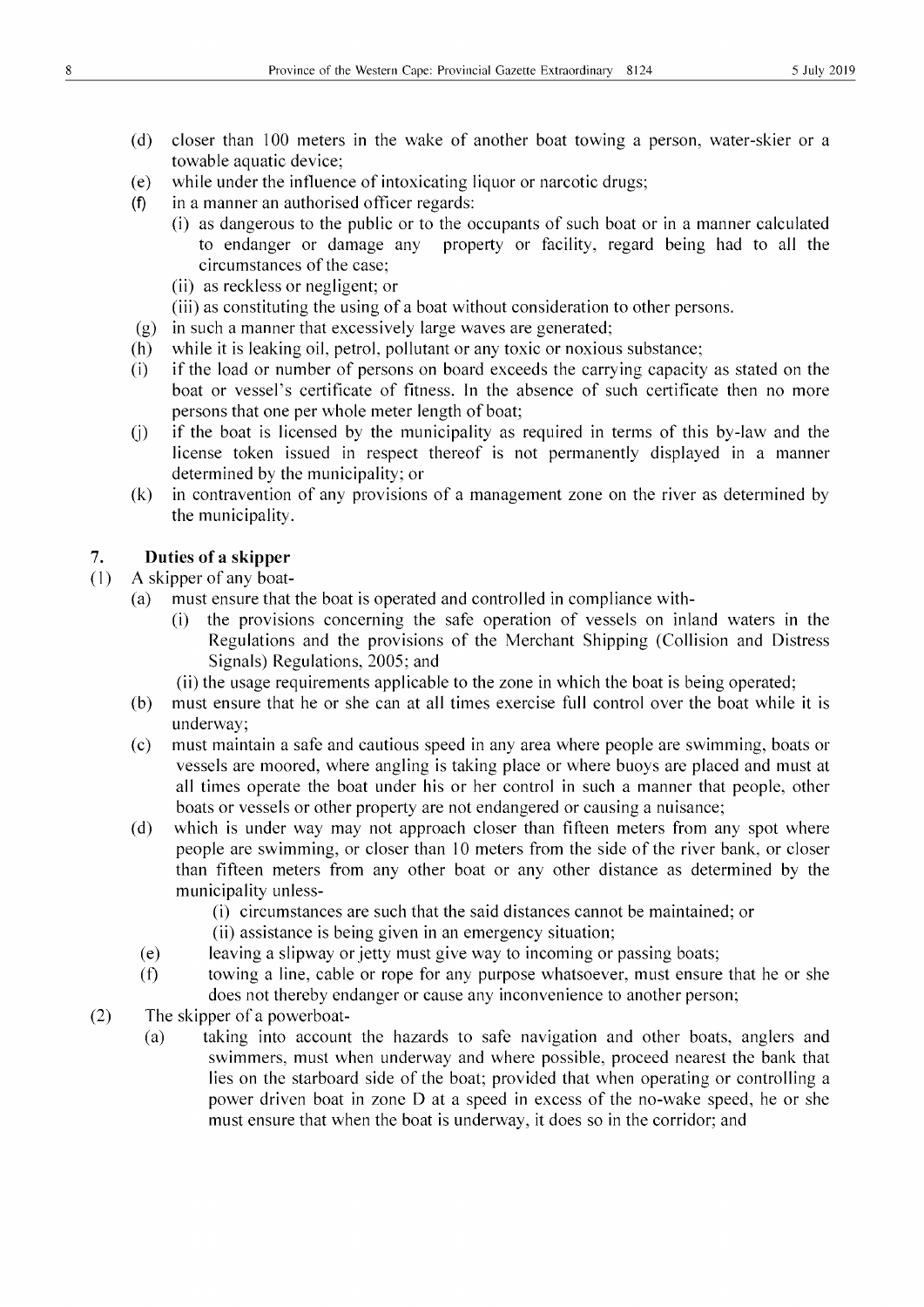(b) must when proceeding along the corridor, ensure that the boat stays on the starboard side of the corridor leaving the buoys marking the centre line of the corridor, to port at maximum distance of 10 m from the centre line of the corridor.

#### **8. Prohibited behaviour**

#### (1) No person may-

- (a) leave a boat unattended in the water area unless it has been properly anchored, moored or removed to dry land at a safe height above the water level; notwithstanding the aforesaid, no boat may be left unattended in the water area for a period in excess of24 hours;
- (b) use a boat on the river as a place of permanent abode;
- (c) launch a boat at a launch site that is not a launch site approved by the applicable authority responsible for approval of launch sites;
- (d) moor a boat at any place other than a private jetty or a place indicated by the municipality and an authorised officer or the municipality may move such boat or moor it at any other place without the consent of the owner if he deems it to be in the public interest;
- (e) moor a boat to another boat or to a marker, buoy or other navigational aid;
- (t) be towed behind a boat on any apparatus where in the opinion of an authorised officer, the towing poses a danger to the user or any other river users;
- (9) except in an emergency, operate any hovercraft, water jet-driven craft, including but not limited to jet-skis unless in a designated zone, a craft of which the propeller or exhaust is above or partly submerged in the water, a seaplane, a wing in ground effect craft, or conduct any form of parachuting, para- gliding or kite surfing on any part of the river;
- (h) place any form of obstruction on or near the surface of the river;
- (i) be on the bow, forward deck or gunwale of the boat which is under way unless sufficient safety rails or guard rails have been installed;
- $(i)$  sit on the bow of the boat when underway with their legs dangling over the water; except when assistance is being given in an emergency or when it is necessary to moor, recover or land the boat;
- (k) swim within fifteen meters either side of a slipway;
- (I) dive or jump from any part the of structure of a bridge crossing the river;
- (m) fish from any bridge or within fifteen meters either side of slipway;
- (n) scuba dive or spearfish in the river, except where scuba diving has been approved by the harbour master;
- (0) leave a fishing line in the river unattended in or near a navigational channel;
- (p) catch fish with a gillnet;
- (q) catch fish without a license; or
- (r) via the river access land in the river or the river bank unless such area is designated a recreational area by the municipality.
- (2) No boat may be left on any slipway except in an emergency and no vessel, trailer or vehicle may remain on or in close proximity to a slipway for longer than it takes to launch or recover a vessel.
- (3) No person may in the water area and without the consent of the municipality-
	- (a) use any boat for commercial purposes;
	- (b) hold or arrange any fishing competition; or
	- (c) hold or arrange any race or regatta.
- (4) No person may, while in the water area;
	- (a) use indecent, offensive or improper language;
	- (b) behave in an offensive, improper or disorderly manner; or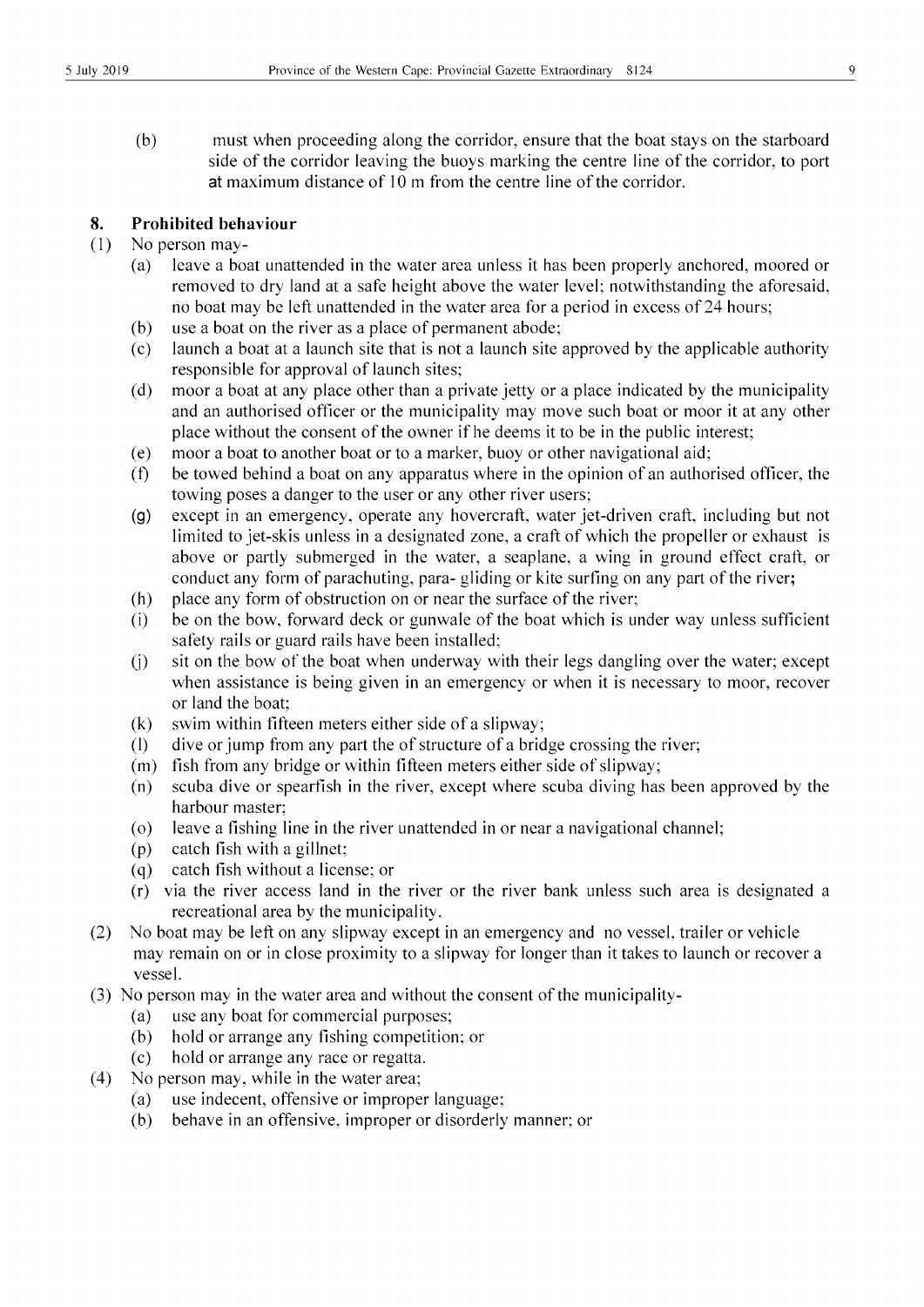- (c) willfully or negligently do anything which will cause inconvenience to any other person or which may disturb the peace of someone else.
- (5) The municipality may- (a) restrict the size of any motor of a boat used on any river or any part of the river; and (b) designate any portion of the river into usage zones for environmental or safety reasons.
- (6) The municipality may designate and manage public launching sites and public recreational sites along the river;

#### 9. Equipment required on board a boat or vessel

- (1) The owner or skipper must ensure that whenever a licensed boat is used on the river, the safety equipment as prescribed in the certificate of fitness for that boat, be kept and maintained on board.
- (2) The owner or skipper of a boat used on the river which is not requiring to be licensed, must-
	- (a) ensure that whenever the boat is used on the river, the safety equipment is provided and maintained on board as is prescribed in regulation 37 of the Regulations; and
	- (b) ensure that the batteries and fuel of any boat, if kept in a compartment, be kept in separate compartments and no fuel line may run through a battery compartment and both compartments must be sufficiently ventilated.

#### 10. Rules for water-skiing where permitted

- (1) Water-skiing is permitted only in the designated zone between sunrise and sunset.
- (2) The skipper shall ensure that the boat towing the skier is operated and controlled in compliance with Regulation 36 of the Regulations.
- (3) The skier shall at times while on the ski, off the ski, launching and or recovering the ski comply with the provisions of Regulation 36;
- (4) The skier shall not approach closer than twenty meters from any spot where people are swimming or closer than twenty meters from the side of the river bank or closer than twenty meters from any other boat or any such other distance as determined by the municipality unless-
	- (a) circumstances are such that the said distances cannot be maintained;
	- (b) assistance is being given in an emergency situation; or
	- (c) the skier is landing or leaving the shore.
- (5) If the skier or the ski rope is in the water and not moving, a clear visible red flag must be raised by the skipper.

#### CHAPTER 3: POLLUTION PREVENTION

#### 11. Preventing pollution of the river

- (1) No person, except with the permission of the municipality and in compliance with the provisions of the National Environmental Management: Integrated Coastal Management Act, 2008, (Act 24 of 2008), may allow any sewage pipe or tank to discharge into a river or allow any other waste water from any other source to drain into the river.
- (2) No substance such as petrol, oil or any toxic or noxious substance may be disposed of in the river.
- (3) No plastic product, bottles, cans, waste of any kind whatsoever may be disposed of from a boat into the water or onto abutting land or any facility except in receptacles furnished for that purpose.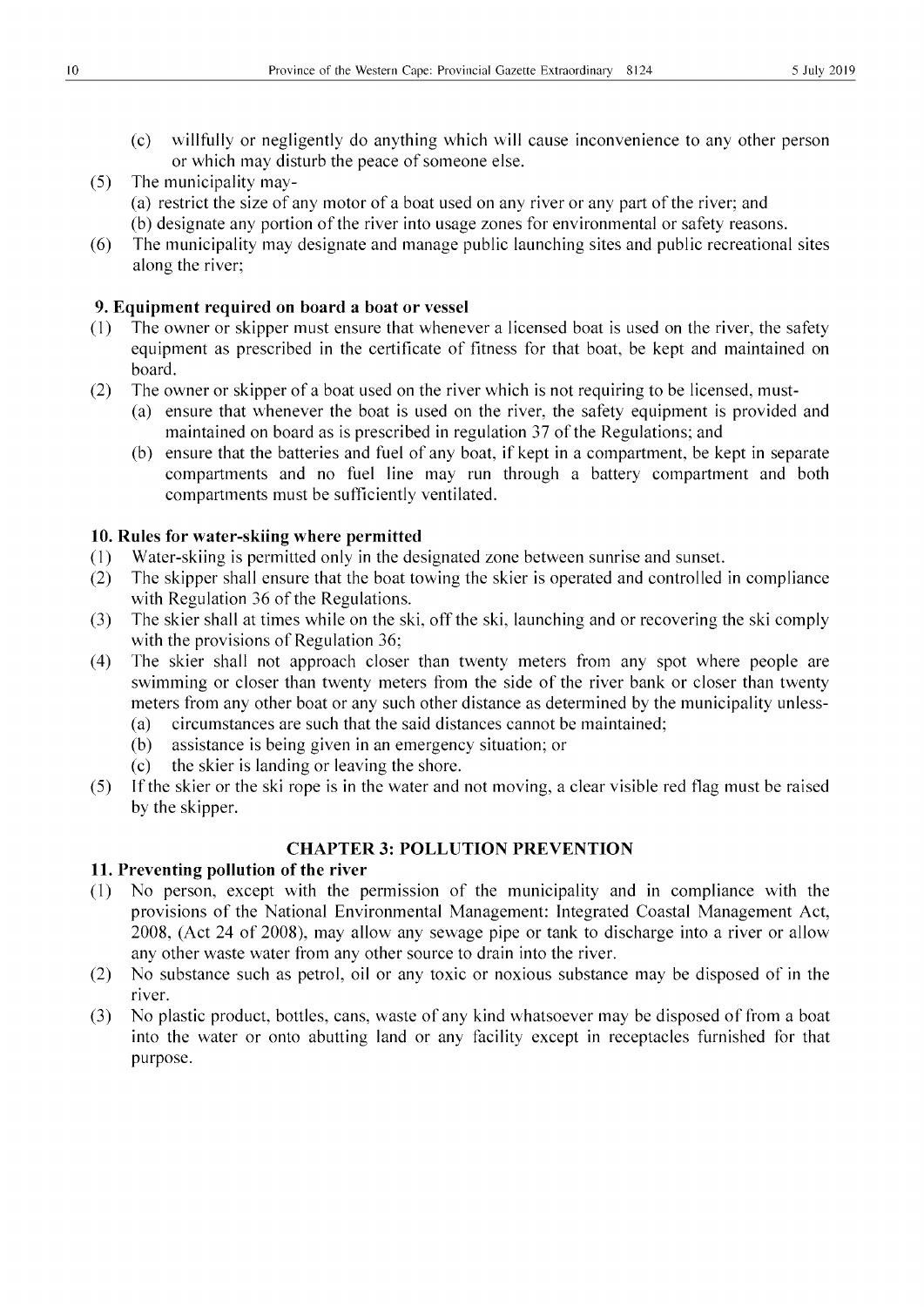#### **CHAPTER 4: FIXING OF TARIFFS, FEES AND LEVIES**

#### **12. Fixing of tariffs, fees and levies**

- (1) The municipality may determine tariffs, fees and levies in respect of the use of the river and for the licensing of boats and the provision of tokens.
- (2) In fixing tariffs, fees and levies in terms of subsection (1), the municipality may distinguish between various classes of boats making use of the river or any facilities, or in respect of their size, method of propulsion or use.
- (3) All income derived from permits for licensing or recreational activities must be allocated to the management of the estuary and the control of recreational activities and or maintenance of public infrastructure in and around the river.

#### **CHAPTER 5: POWERS OF AUTHORISED OFFICERS**

#### **13. Powers of authorised officers**

- (1) Any person who owns or operates a boat on the river in contravention with any provision of this by-law, may be ordered by an authorised officer to remove such boat forthwith from the river or to cease such contravention, and non-compliance with such order shall constitute an offence.
- (2) An authorised officer shall have the right to board a boat at any time and to inspect it for the purposes of ensuring compliance with the provisions of this by-law.
- (3) An authorised officer may  $-$ 
	- (a) investigate and test any boat or pati thereof or any equipment thereon in order to determine whether the boat is suitable for use on the river and whether the provisions contained in this by-law have been complied with;
	- (b) call for any information regarding the boat from the skipper and may, if the skipper is unable to furnish the information, order him to remove the boat forthwith from the river until such time as the request can be complied with;
	- (c) require the skipper to furnish his name and address or the name and address of the owner and any other information required for identification purposes;
	- (d) require any other person on the boat to furnish his name and address as well as any other information required for identification of the skipper or the owner;
	- (e) if it appears that the skipper of any boat, owing to a physical or mental condition, irrespective of how this originated, is not capable of operating or controlling the boat, forbid the skipper temporarily from continuing to control or operate the boat. The authorised officer may make arrangements which in his opinion are necessary or advisable for the safe disposal of the boat;
	- (f) if it appears that the load or number of persons transported in any boat is more than that stated on the certificate of fitness, or more than can be transported in reasonable safety under prevailing conditions, forbid the skipper of such a boat to proceed until the load or the number of persons has been reduced in the manner he considers necessary;
	- (g) if it appears that any boat or part thereof cannot be safely operated or controlled on the river, order the skipper to remove the boat forthwith from the water area until such time as the boat or part thereof has been made safe to operate or control on the river;
	- (h) if it appears that any of the equipment prescribed by this by-law is not onboard the boat or in good working condition or is not easily available for immediate use onboard, order the skipper to remove the boat forthwith from the river until such time as all the provisions of this by-law have been complied with; and
	- (i) remove any fishing rod or line that has been left unattended from a river if the rod or line constitutes a threat to the safety of others.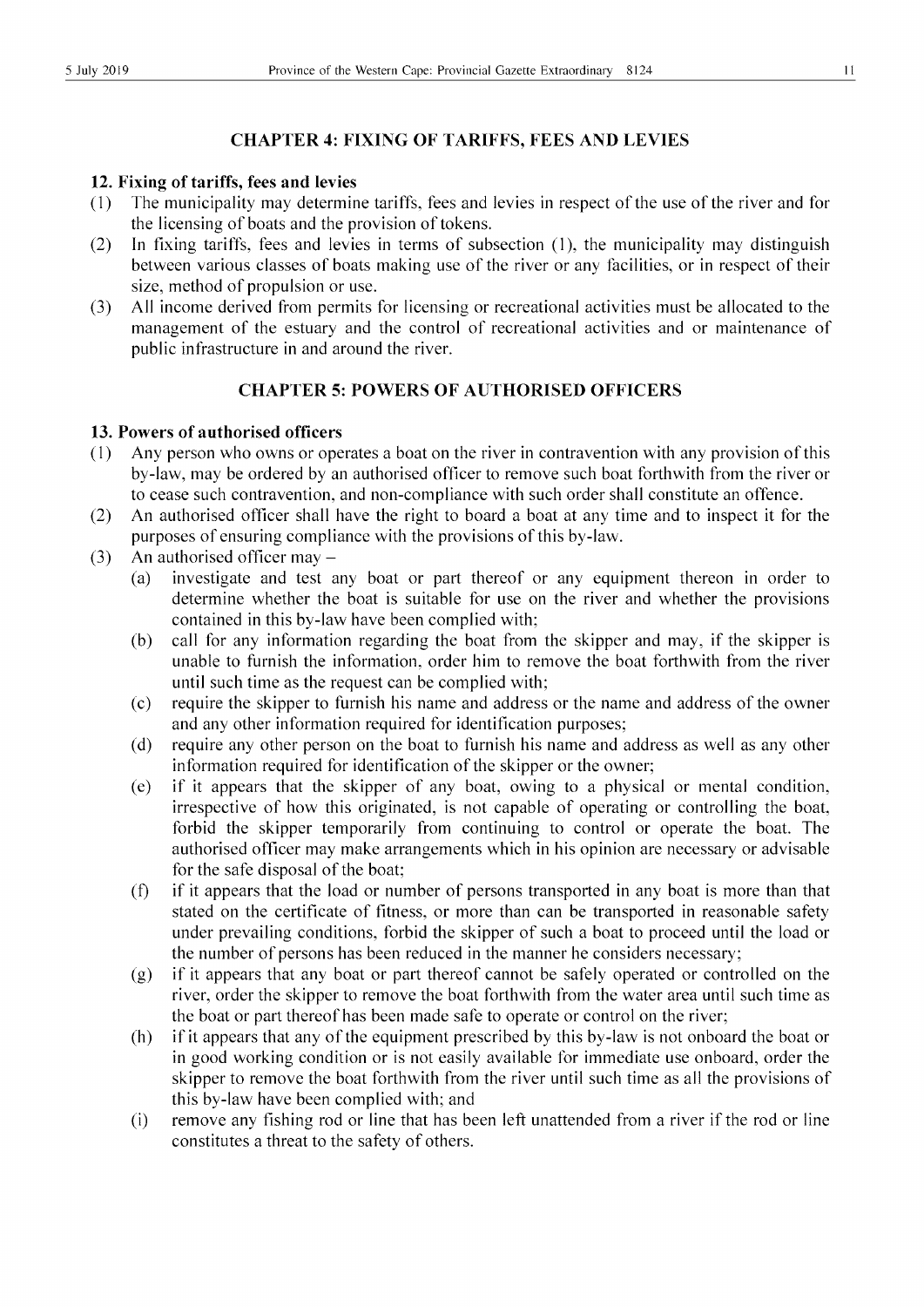- (j) if he or she is a Peace Officer, in accordance with the Criminal Procedures Act, 1977, search a person for and seize anything-
	- (i) which is used in, or is on reasonable grounds believed to be used in a contravention or failure to comply with any provision of this by-law;
	- (ii) which may afford evidence of such contravention or failure; or
	- (iii) which is intended to be used or on reasonable grounds believed to be intended to be used in such contravention or failure.
- (4) No person may-
	- (a) obstruct or interfere with an authorised officer whilst the latter is engaged in the execution of his duties; or
	- (b) refuse to furnish his or her correct name and address when requested to do so by an authorised officer.

#### **14. Removal of boats from the river**

- (1) If the owner or skipper of a boat fails to remove such boat from a river after having been instructed to do so by an authorised officer, the municipality may remove such boat forthwith.
- (2) (a) In the event of the municipality canceling any license, or if any license expires or lapses in terms of this by-law, the owner or skipper of the boat must immediately remove such boat from the river;
	- (b) If the owner of a boat contemplated in paragraph (a) fails to remove such boat or vessel from a river within thirty days after such license has expired or lapsed or after notification to him of the said cancellation, the municipality may remove such boat forthwith;
	- (c) Ifan authorised officer is of the opinion that a boat has been abandoned, or is no longer fit for use on the river, he or she may by written notice order the owner to remove such boat from the river.
	- (d) Where the owner of an abandoned boat cannot be traced, the municipality may seize such boat and all accessories thereon, after obtaining a court order from a competent court.
	- (e) The court, when considering an order contemplated in paragraph (d) must-
		- (i) summarily enquire into the matter;
		- (ii) enquire whether notice was given to the owner of the proposed sale of the property; and
		- (iii) make such order as it considers just and equitable, including an order—
			- (aa) as to costs; and
			- (bb) on the process to be followed by the municipality in the sale of the seized boat and accessories.
- (3) Any boat in or on a river for which the fees as prescribed by the municipality are in arrears for more than thirty days, may be removed from the river by the municipality after reasonable notice has been given to the owner or owner.
- (4) Where the municipality is entitled to remove a boat in terms of this section, an authorised officer may make any arrangements considered necessary by him to ensure the removal of such boat and the municipality may recover the cost of such removal from the owner.
- (5) Ifa boat removed from the river in terms of this section is not claimed within ninety days after such removal, the municipality may act in terms of sub section  $(2)(d)$  and (e).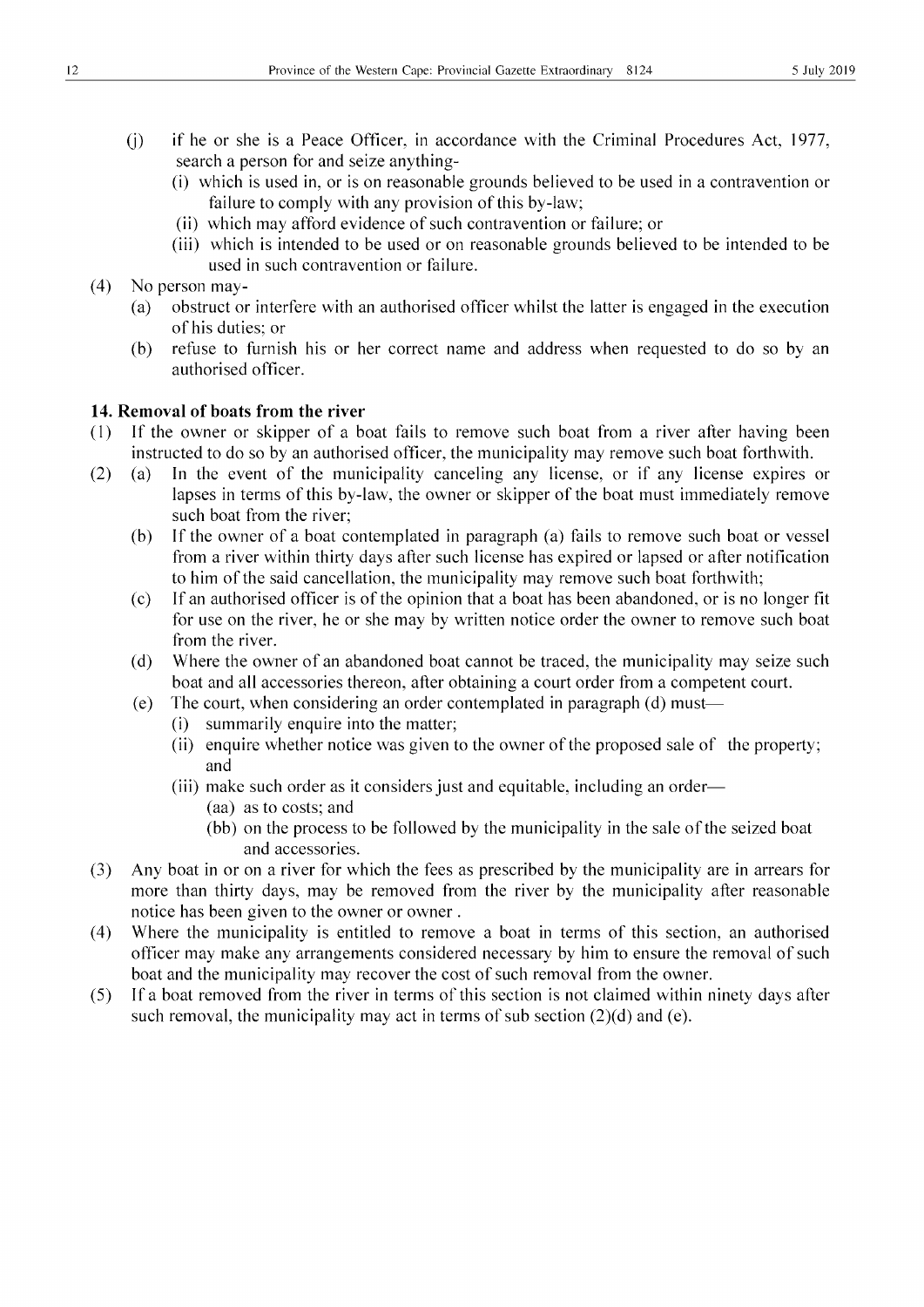#### **CHAPTER 6: GENERAL PROVISIONS**

#### **15. Delegation of power**

The municipality may delegate and or transfer any powers conferred on it under this by-law to any person or organisation, or enter into a service level agreement with any person or organisation, with the exception of the power to levy or determine fees.

#### **16. Exemption from liability**

- (1) The municipality shall not be liable for any injury which is sustained by any person using the river or any other facilities or for damage to any property thereon.
- (2) The municipality, or any authorised officer or person or organisation to whom the municipality has delegated powers in terms of section 15 shall not, except in the event of willful act or omission on the part of the municipality or the said person or organisation, be liable for loss or damage which arises out of or in connection with anything which is done or performed in good faith in the exercise or performance of a power or duty conferred or imposed in terms of this by-law.

#### **17. Exemption from the provisions** of this **by-law**

- (1) A person may by means of a written application, in which the reasons are given in full, apply to the municipality for exemption from any provision of this by-law; provided that the application for an exemption from the requirement for the skipper or person in charge of the boat to hold a certificate of competence shall not be considered by the municipality.
- (2) The municipality may:
	- (a) grant an exemption in writing and the conditions in terms of which, if any, and the period for which such exemption is granted; provided that such exemption shall not exceed a period of six months;
	- (b) alter or cancel any exemption or condition in an exemption; or
	- (c) refuse to grant an exemption.
- (3) An exemption does not take effect before the applicant has undertaken in writing to comply with all conditions imposed by the municipality in terms of sub section  $(2)(a)$ . If an activity is commenced before such undertaking has been submitted to the municipality, the exemption lapses.
- (4) Ifany condition of an exemption is not complied with, the exemption lapses immediately.

#### **18. Conflict with other by-laws**

In the event of conflict between the provisions of this by-law and any other by-law of the municipality, the provisions of this by-law shall prevail.

#### **19. Appeal**

A person whose rights are affected by a delegated decision of the municipality may appeal against that decision by giving written notice of the appeal and the reasons therefore in terms of section 62 of the Local Government: Municipal Systems Act, Act 32 of 2000 to the municipal manager within 21 days of the date of the notification of the decision.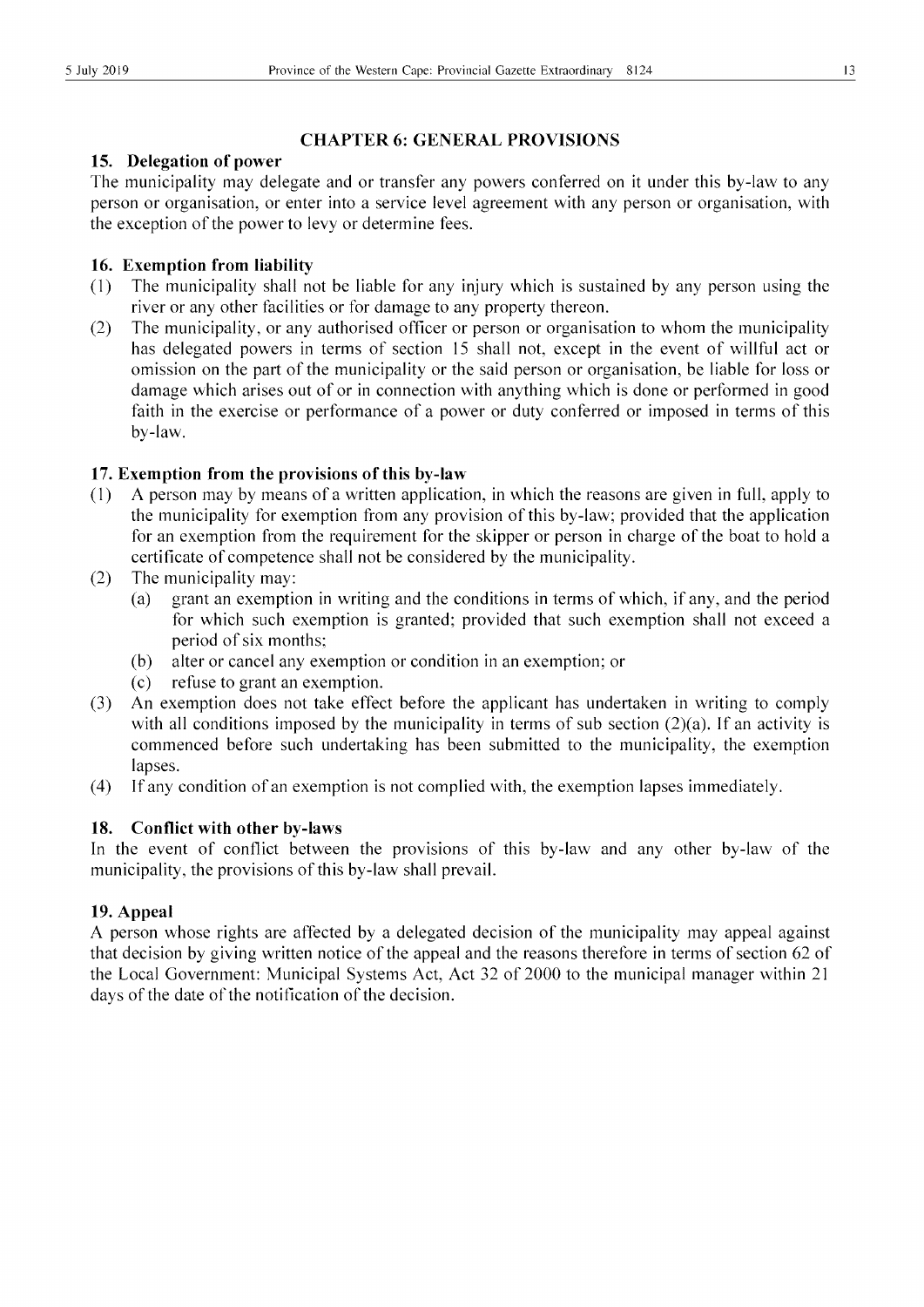#### **20. Penalties**

- (1) A person who contravenes or fails to comply with any of the provisions of sections  $3(2)$ , 4, 6, 7, 8, 9, 10, **11,** 13 or 14 commits an offence and shall, upon conviction, be liable to a fine or in default of payment, to imprisonment, or to such imprisonment without the option of a fine, or to both such fine and such imprisonment, and in the case of a successive or continuing offence, to a fine for every day such offence continues, or in default of payment thereof, to imprisonment.
- (2) It is an offence to-
	- (a) furnish false information to an authorised person in respect of any issue pertaining to this by-law;
	- (b) to refuse to co-operate with the request of an authorised person made in terms of this bylaw; or
	- (c) to fail to comply with any notice issued in terms of this by-law.
- (3) Failure to comply with a notice, direction or instruction referred to in this by-law constitutes a continuing offence.

#### **21. Short title and commencement**

This by-law may be cited as the By-Law relating to the Management and Use of the Berg River Estuary, with commencement date I September 2019.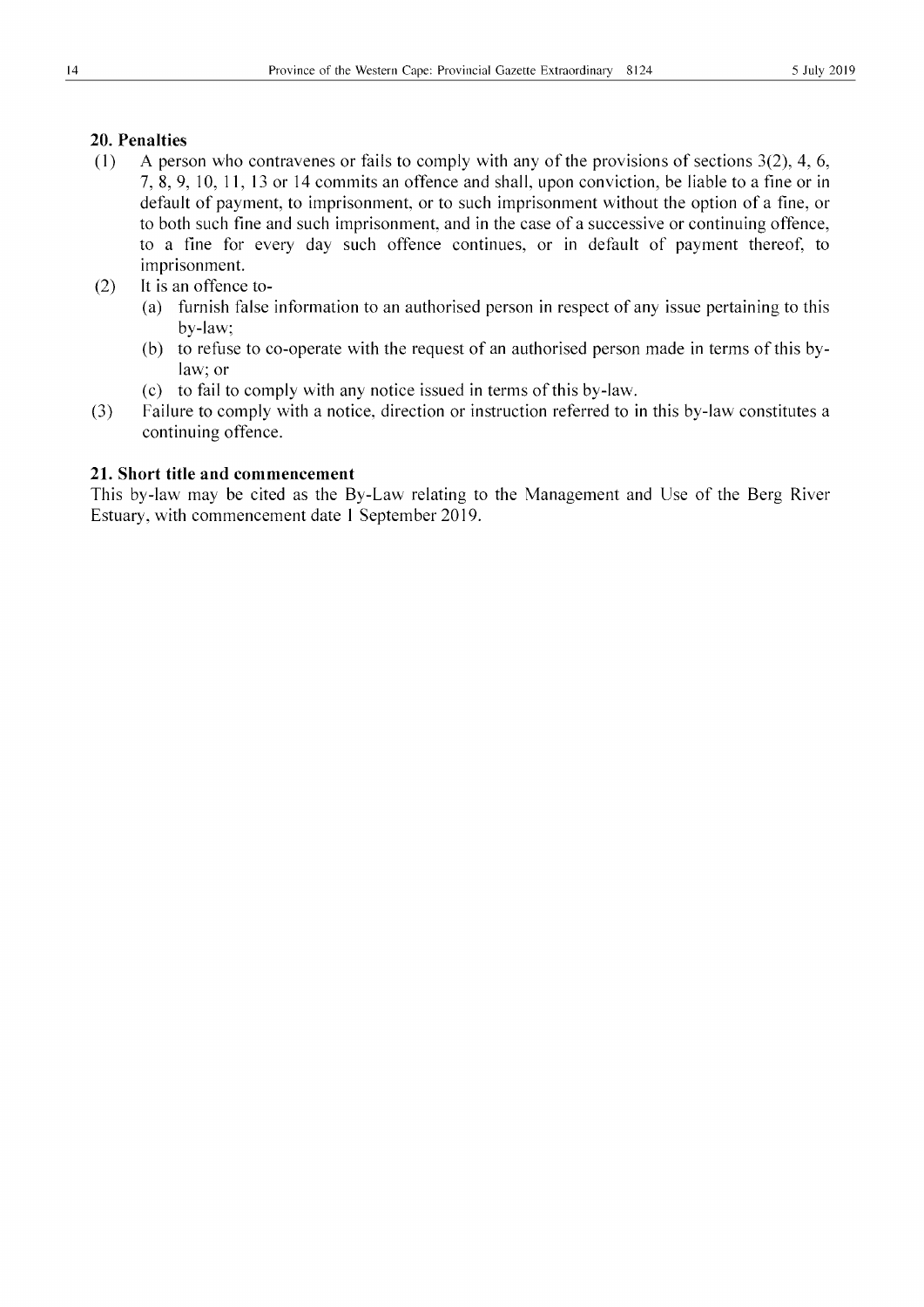### **SCHEDULE A: MAP INDICATING THE DESIGNATED MANAGEMENT ZONES NOTE: ZONE I IS EXCLUDED FROM THIS BY -LAW**

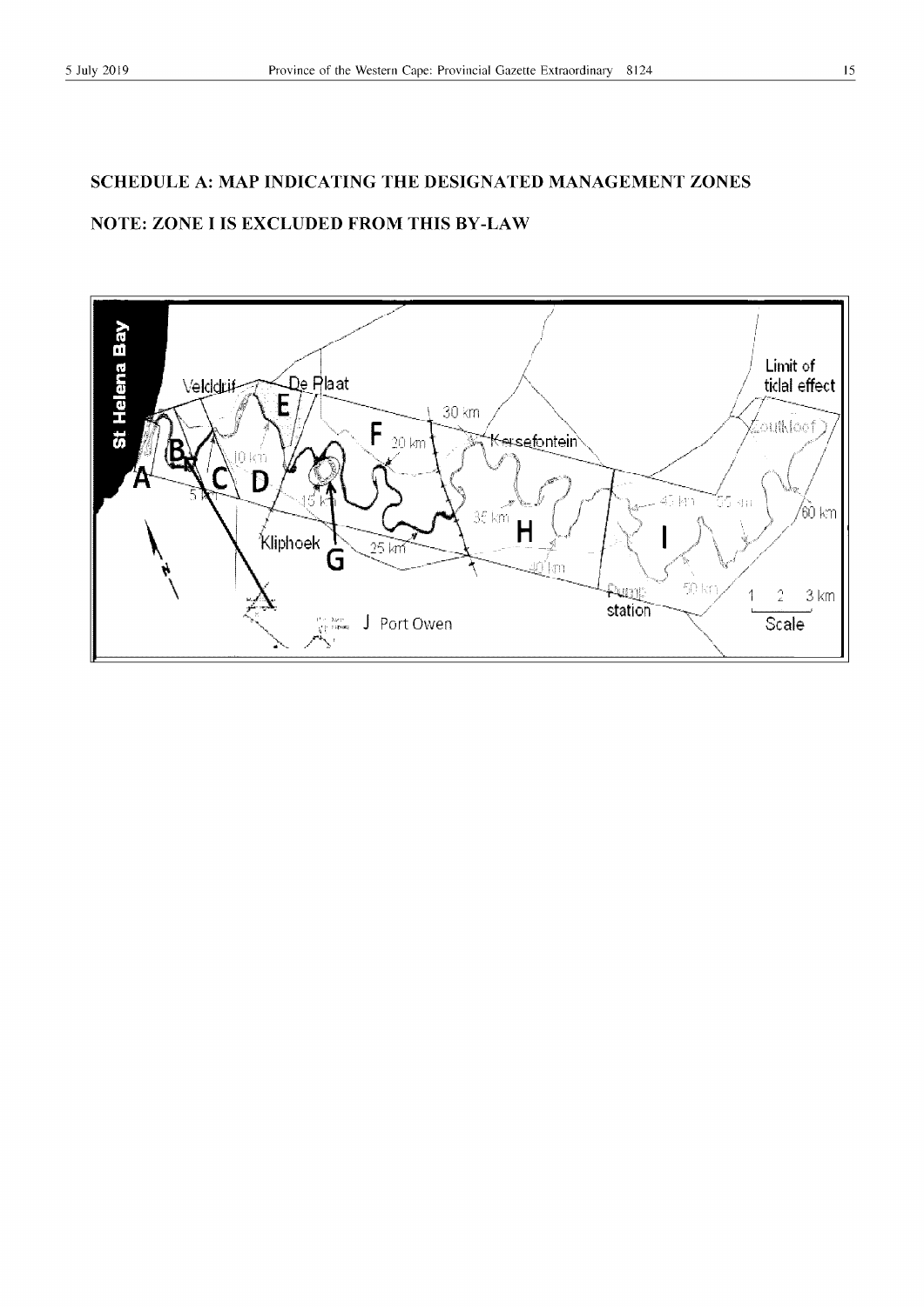#### SHEDULE B: COORDINATES (WGS84) FOR THE BERG RIVER ESTUARY MANAGEMENT ZONES

The latitude and longitude co-ordinates of the points (1) to (25) in the explanation of the Zones below are contained in the table at the end of Zone I (Upper Berg estuary)

#### Zone A (Old Mouth Lagoon)

• Downstream (northern) boundary: a line drawn through the point (1) and point (2), situated at on the south bank of the estuary respectively where the old mouth joins the main channel.

• Lateral and upstream (southern) boundaries: A line that follows the SHWM between points (1) and (2).

#### Zone B (Fishing Harbour)

• Downstream boundary: a line joining point (3) situated on the southern bank of the estuary and point (4) situated on the northern bank of the estuary.

• Upstream boundary: a line joining point (5) situated on the north bank of the estuary and point (6) situated on the south bank of the estuary opposite the mouth of the Port Owen Marina .

• Lateral boundary (N): A line that follows the SHWM linking point (4) with point (7), a straight line from here to point (8) (spanning the lower entrance to the Port Owen Marina), and from here on a line following the SHWM to point (9) and from here on a straight line to point (5).

• Lateral boundary (S): A line that follows the SHWM linking point linking point (3) with point (1), a straight line from here to point (2), and following the SHWM from here to point (6).

#### Zone C (Carinus Multipurpose Recreation Zone)

• Downstream boundary: As for Zone B upstream boundary.

- Upstream boundary: a straight line joining point (10) and point (11)
- Lateral boundary (N): A line that follows the SHWM linking point linking points (5) and (10).
- Lateral boundary (S): A line that follows the SHWM linking point linking points (6) and (11).

#### Zone D (Conservation Area)

- Downstream boundary: As for Zone C upstream boundary.
- Upstream boundary: a straight line joining point (12) and point (13).
- Lateral boundary (N): A line that follows the SHWM linking point linking points (10) and (12).
- Lateral boundary (S): A line that follows the SHWM linking point linking points (11) and (13).

#### Zone E (De Plaat Conservation Area)

• The area encircled by a line that follows the SHWM linking point linking point (14) and point (15), and a straight line joining these two points.

#### Zone F (Kruispad Conservation Area)

- Downstream boundary: As for Zone D upstream boundary.
- Upstream boundary: a straight line joining point (16) and point (17).
- Lateral boundary (N): A line that follows the SHWM linking point (12) with point (16).

• Lateral boundary (S): A line that follows the SHWM linking point (13) with point (18), and a straight line from here to point (19), and a line following the SHWM from here to point (20), and a straight line from here to point (21), and a line from here that follows the SHWM to point (17).